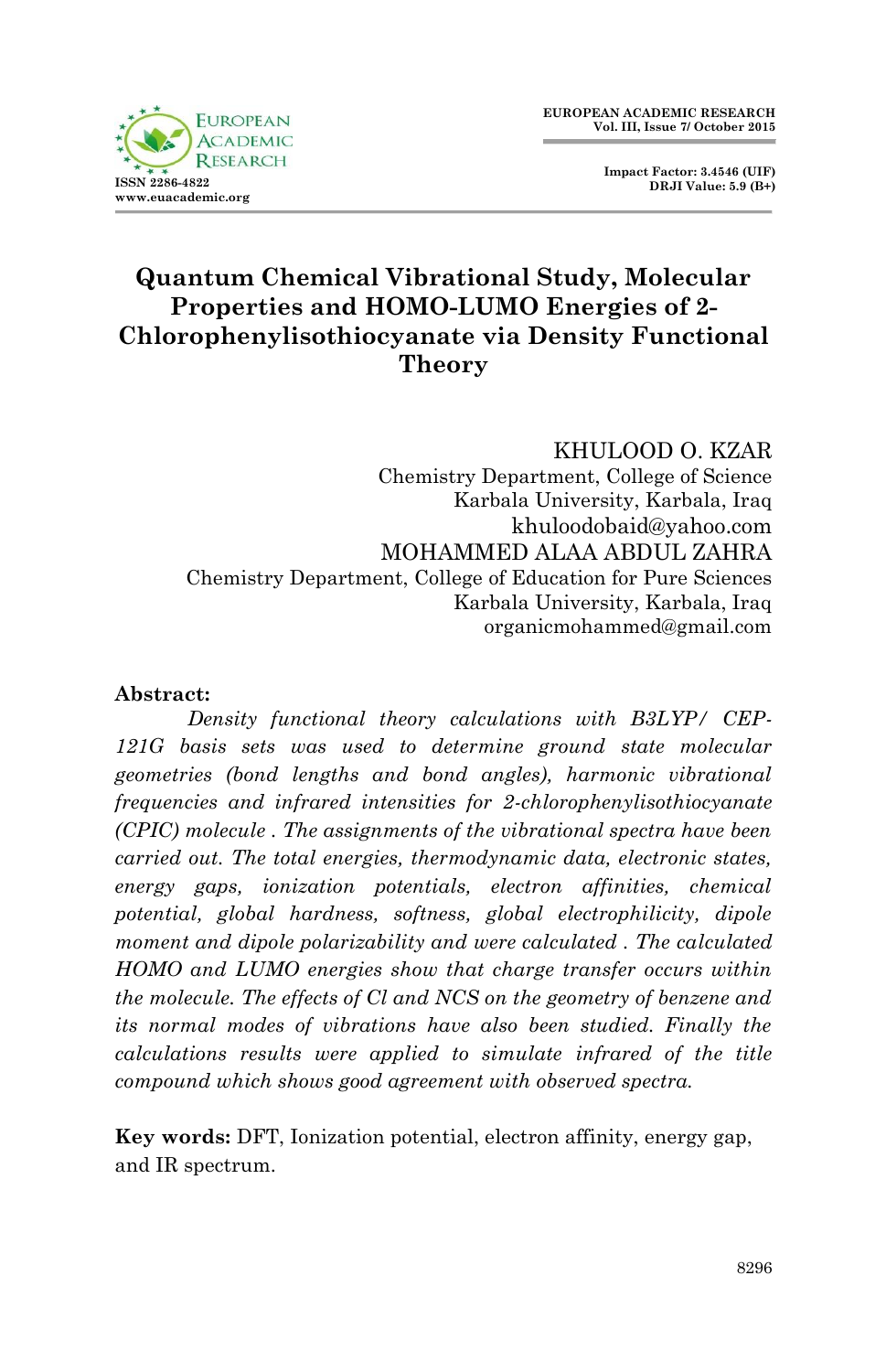## **1. INTRODUCTION**

The derivatives of phenyl isothiocyanate are of spectroscopic interest due to the role of NCS and its substituents play in the vibrational structures and spectra .It seems that there have been a fewer studies on the vibrational spectroscopy of the derivatives. The derivative CPIC is a colorless liquid with molecular formula C7H4CINS. It is of irritating odor and readily volatilized with steam and soluble in alcohol and ether, insoluble in water. In the infrared assignments of five mono substituted benzene, namely nitrobenzenes, phenyl isocyanate, phenyl isothiocyanate, thionyl aniline and anisole, Stephenson et al [1]. Treated them all, following Whiffen [2] as belonging to  $C_{2V}$  symmetry. Quantum chemical computational methods have been proved to be an essential tool for interpreting and predicting the vibrational spectra [3,4]. A significant advancement in this area was made by DFT having its own advantages [5-8]. Hence, in the present study, the optimized geometries, vibrational spectra and molecular structure for this molecule have been investigated. The effects of chlorine atom and –NCS group on the geometry and different normal modes of the benzene molecule have been analyzed. The vibrational frequencies of the title compound are assigned to their corresponding normal mode vibration using band intensities.

# **2. COMPUTATIONAL DETAILS**

The entire calculations conducted in the present work were performed at B3LYP levels included in the Gaussian 03W package [9] program together with the CEP-121G basis set function of the density functional theory (DFT) utilizing gradient geometry optimization[10]. All the geometries were then optimized using CEP-121G by density functional theory (DFT) [11] employing the Becke's three-parameter hybrid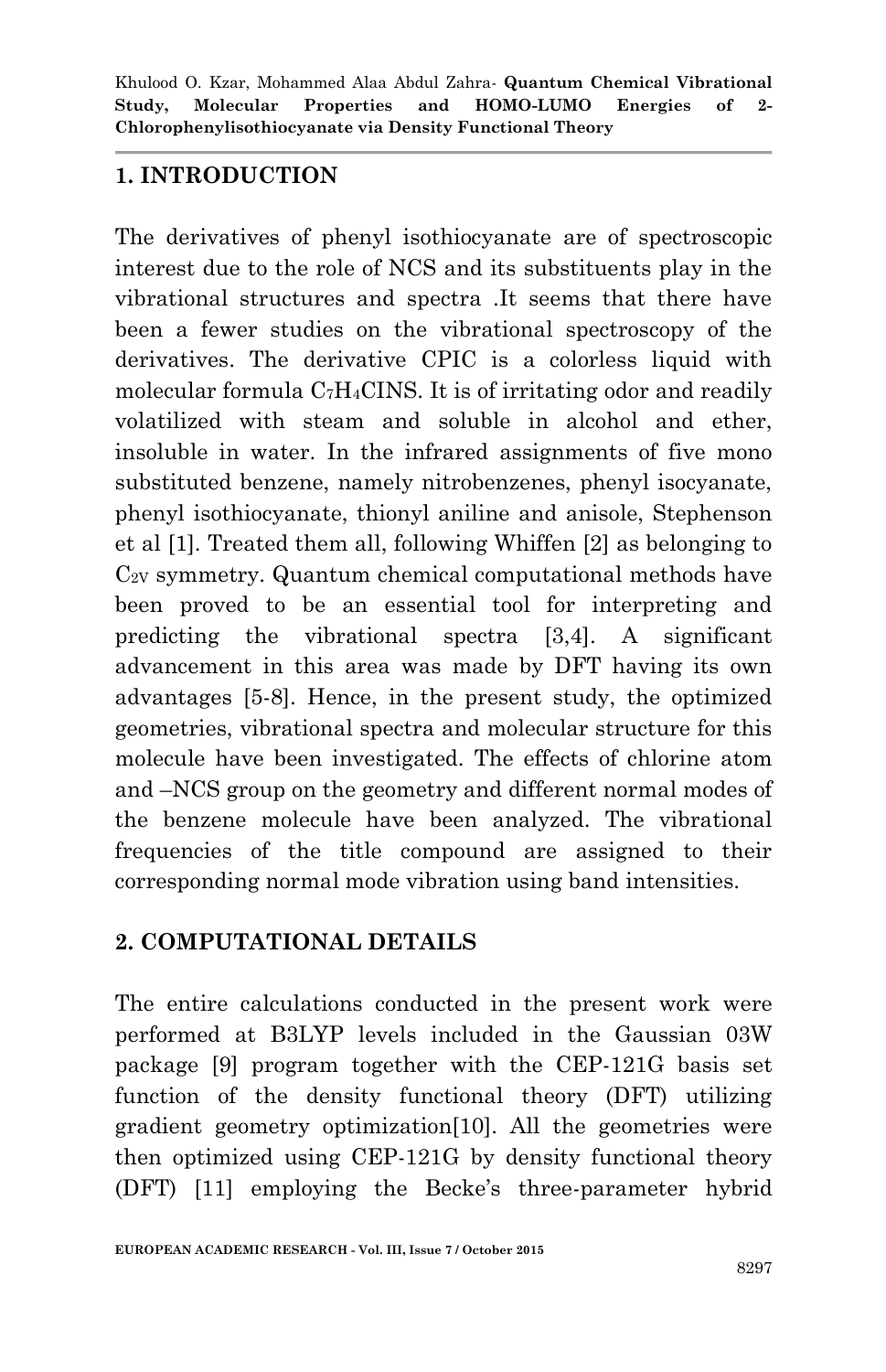functional [12] combined with Lee-Yang-Parr correlation [13] functional (B3LYP) method. The hybrid functional B3LYP had been shown to be highly successful for calculation the electronic properties such as ionization potentials, electronic states and energy gaps [14],[15].

The DFT partitions the electronic energy as  $E =$ ET+EV+EJ+EXC, where ET, EV, and EJ are the electronic kinetic energy, the electron nuclear attraction and the electronelectron repulsion terms respectively. The optimized structural parameters were used in the vibrational frequency calculations at the DFT levels to characterize all stationary points as minima. Then vibrationally averaged nuclear positions of CPIC are used for harmonic vibrational frequency calculations resulting in IR frequencies with intensities. The DFT hybrid B3LYP functional also tends to overestimate the fundamental modes in comparison to the other DFT methods; therefore, scaling factors have to be used to obtain considerably better agreement with experimental data. Finally, calculated normal mode vibrational frequencies, provide thermodynamic properties by way of statistical mechanics. By combining the results of the Gauss. View program [16] with symmetry considerations, vibrational frequency assignments were made with high degree of accuracy. There is always some ambiguity in defining internal coordination. However, the defined coordinate form complete set and matches quite well with the motions observed using the Gauss. View program. To achieve a close agreement between observed and calculated frequencies, the least square fit refinement algorithm was used. HOMO-LUMO energy gaps have been computed and other related molecular properties are calculated. In this investigation, the more relevant ionization potential (IP), electron affinities (EA), hardness (η), electric dipole polarizability (α), softness (S), electrophilic index  $(\omega)$  and chemical potential  $(K)$  (it is the negative of electronegativity  $(x)$ ), were calculated. The HOMO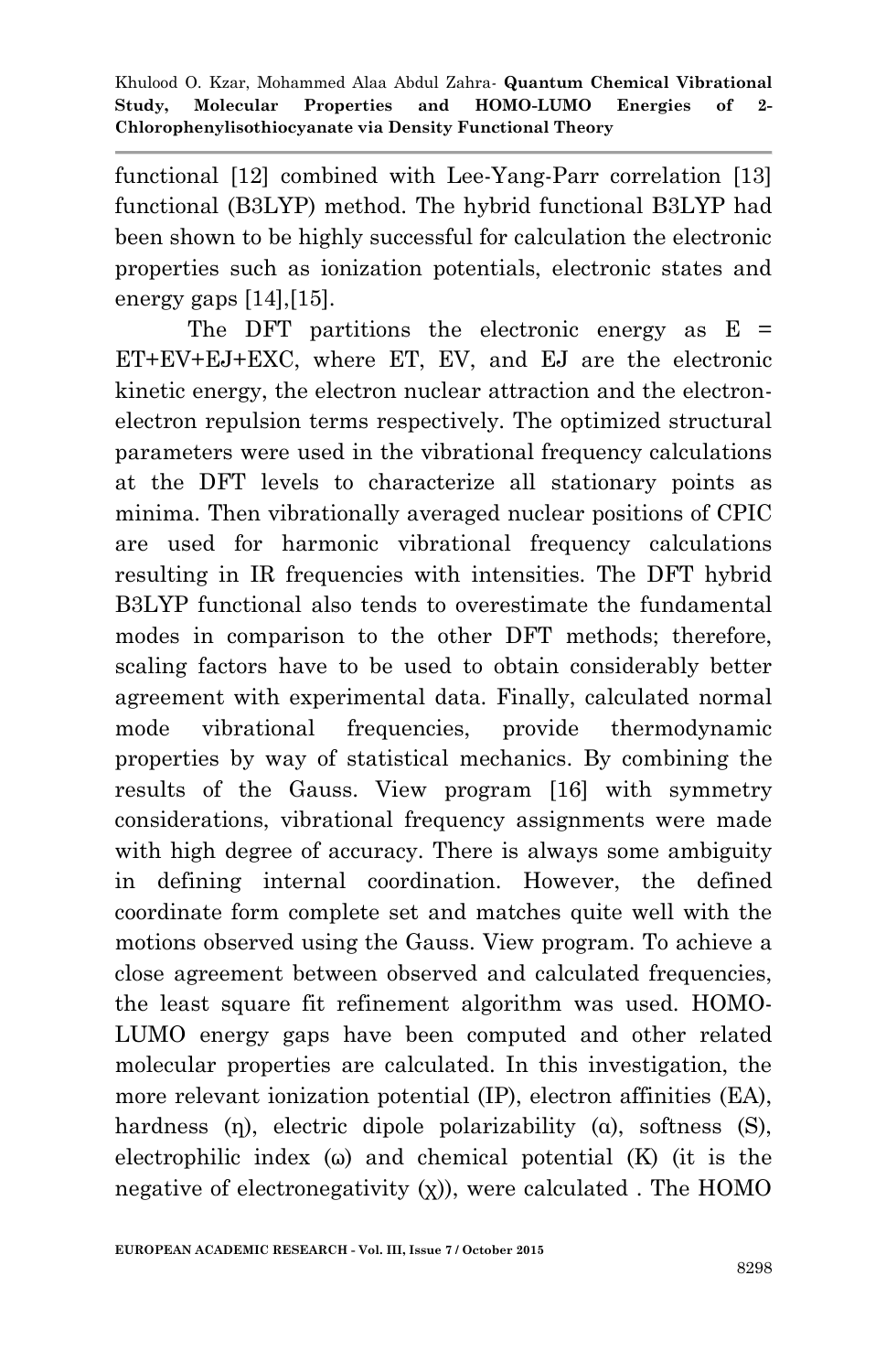and LUMO energy was used to estimate the IP and EA in the frame work of Koopmans' theorem:

IP = -EHOMO and EA= -ELUMO. The hardness corresponds to the gap between the HOMO and LUMO orbital energies. The larger the HOMO-LUMO energy gap the harder the molecule. The global hardness,  $\eta = 1/2(ELUMO - EHOMO)$ . The hardness has been associated with the stability of chemical system [17]. Here, *α* is a second-rank tensor property called the dipole polarizability and mean polarizability  $\alpha$  is evaluated using the relation [18],  $\langle a \rangle = 1/3$  ( $a_{xx} + a_{yy} + a_{zz}$ ). The electron affinity can be used in combination with ionization energy to give electronic chemical potential, K=1/2(EHOMO+ELUMO), The global electrophilicity index,  $\omega = K^2/2\eta$  is also calculated and softness  $S = \frac{1}{2n}$  [19]. Density functional theory has also been used to calculate the dipole moment μ and anisotropy of polarizability ( $\Delta \alpha$ ), they are defined respectively by [20], [21] :

$$
\mu = (\mu x^2 + \mu y^2 + \mu z^2)^{1/2} \; ,
$$

$$
\Delta \alpha = \sqrt{2} [(\alpha_{xx} - \alpha_{yy})^2 + (\alpha_{yy} - \alpha_{xx})^2 + 6\alpha_{xx}^2]^{1/2}
$$

The molecule is belong to  $C_1$  point group symmetry according to our quantum chemical computational method. Experimentally , the liquid phase FT-IR spectra of CPIC has been recorded in the region (4000-400 cm<sup>-1</sup>) at room temperature[22].

### **3. RESULTS AND DISCUSSION**

### **3.1. Molecular geometry:**

Geometry optimization is one of the most important steps in the theoretical calculations. The molecular structure of CPIC having C1 point group. The optimized structure parameters of molecules calculated by DFT-B3LYP levels with the CEP-121G basis set are listed in the table1 in accordance with the atom numbering scheme given in figure1. The calculated optimized geometrical parameters obtained in this study for the title compound are compared with the experimental[23, 24] values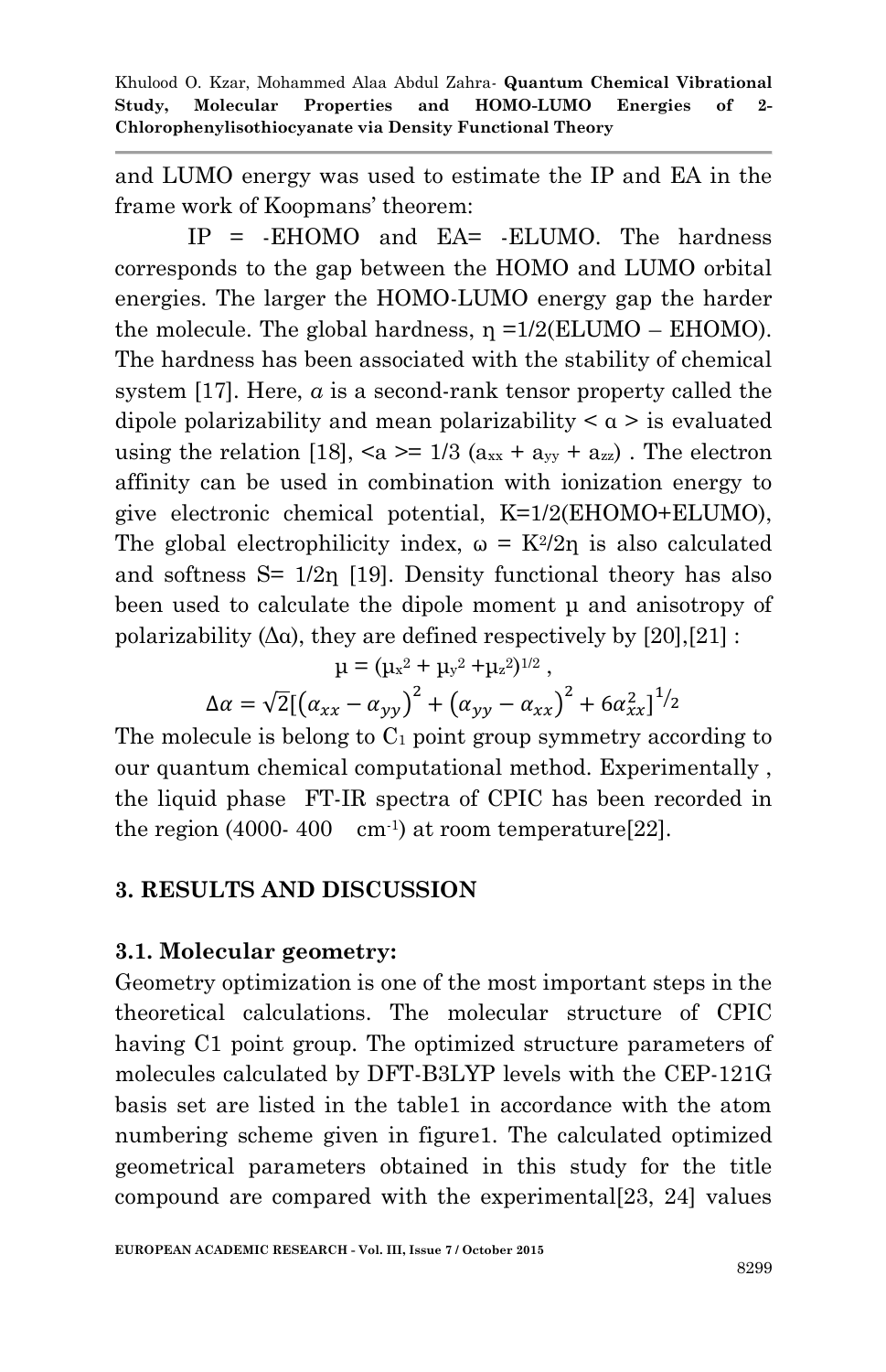and presented in table 1 . From the theoretical values, we can find that most of the optimized bond length are slightly larger than the experimental values, due to the theoretical calculations belong to isolated molecules in gaseous phase and the experimental results belong to molecules in solid state[17] .



**Fig.-Optimized geometrical structure and atomic labeling of CPIC.**

#### **3.2. Energies and Some important variables**

Table 2 shows the values of the total energy and electronic states for the analyzed structures and the energy gap of the studied molecule. The frontier orbital (HOMO and LUMO) of the chemical species are very important in defining its reactivity[25]. B3LYP functional used in this study has a high efficient to calculate the electronic properties for the organic studied molecule, such as ionization potentials **(IP),** electron affinities **(EA),** chemical potential **(K),** absolute hardness **(η),** absolute softness **(S),** electrophilic index **(ω)** and anisotropy of polarizability  $(\Delta \alpha)$ . The properties are computed by the way that is based on the differences between the HOMO and the LUMO energies of the neutral molecule and is known as orbital-vertical (Koopmans' theorem). The strength of an acceptor is measured by its electron affinity (EA) which the energy released when adding one electron to LUMO. An acceptor must have a high EA, adding the Cl to the phenylisothiocyanate molecule leads to increasing the ability of the electron affinity for the molecule. The Koopmans' theorem is a crude but useful and fast approach [26,27]. The larger the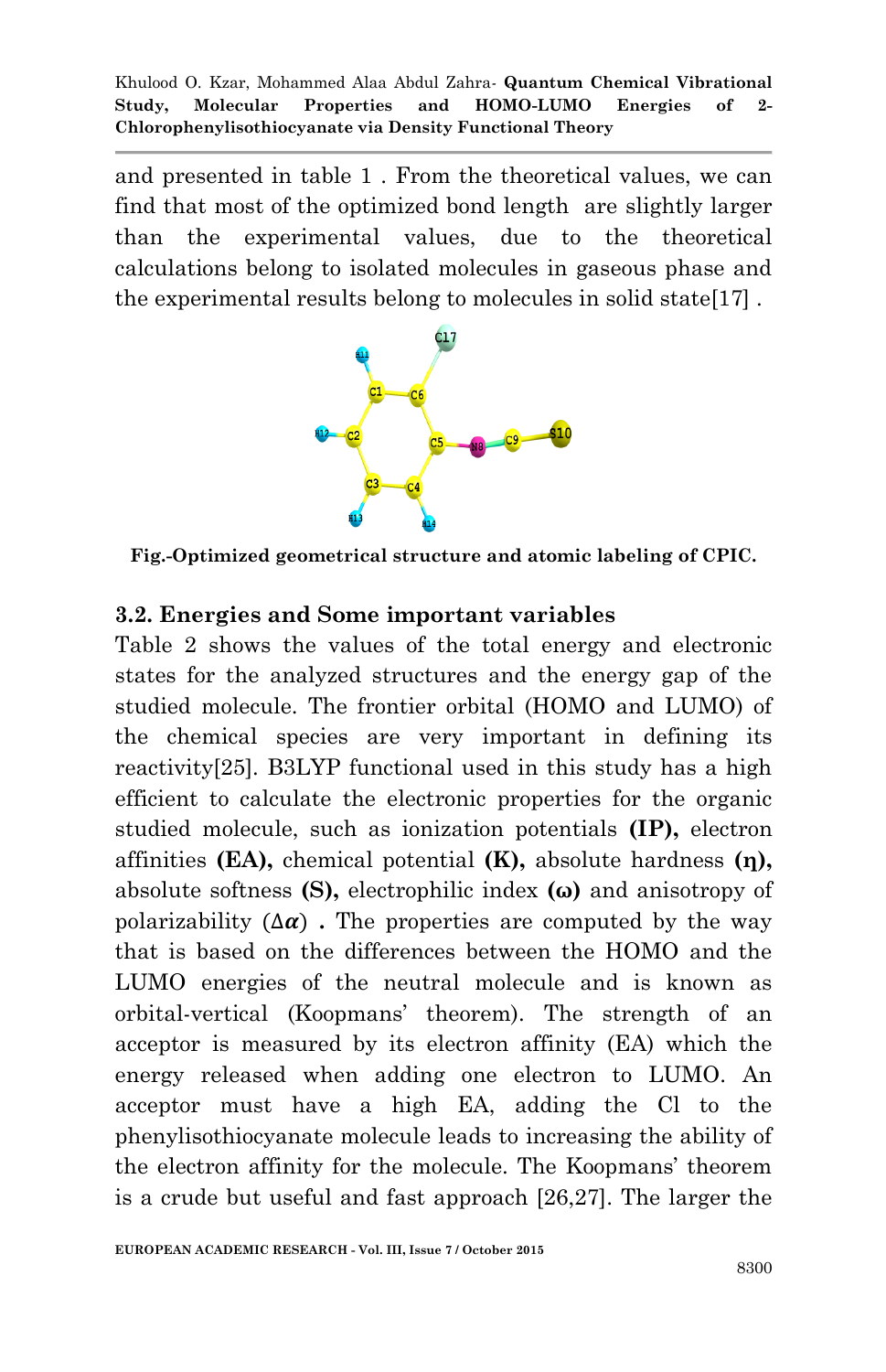HOMO-LUMO orbital energy gap, the harder the molecule. The hardness has been associated with the stability of the chemical system[25].

# **3.3. Molecular polarizability**

One of the objectives of the present investigation is to study the effect of the basis sets B3LYP/ CEP-121G levels on molecular polarizability of molecule using the Gaussian03W program. In this study, the computation of the molecular polarizability <a> was reported. The calculated dipole moment and polarizability by DFT method are summarized in Table 3.

## **3.4. Thermodynamic properties**

On the basis of vibrational analysis at B3LYP/CEP-121G level, several thermodynamic parameters are calculated and are presented in Table 4.  $\Delta S^{\prime}$ ,  $\Delta U^{\prime}$ ,  $\Delta H^{\prime}$ ,  $\Delta A^{\prime}$  and  $\Delta G^{\prime}$  properties have been calculated.

# **3.5. Vibrational assignments**

# **3.5.1. C-H Vibrations**

The title compound belong to  $C_1$  symmetry, consists of 14 atoms and its 36 normal modes according to 3N-6. The detailed vibrational assignments of fundamental modes of CPIC along with observed and calculated frequencies, infrared intensities, and normal mode description are reported in table 5. CPIC gives rise to the four C-H stretching corresponding to  $C_1$ -H<sub>11</sub>,  $C_2$ -H<sub>12</sub>,  $C_3$ -H<sub>13</sub>,  $C_4$ -H<sub>14</sub> and eight C-H bending vibrations, since CPIC is distributed aromatic system therefore, the four C-H moieties are adjacent to one another. The C-H stretching frequency in phenyl [28] is normal lies between 3100 and 3000 cm-1 . In this region, the bands are not affected appreciably by the nature of substituents. Hence, in our present study, the FT-IR bands observed at 3036, 3016 and 2995 cm-1 are assigned to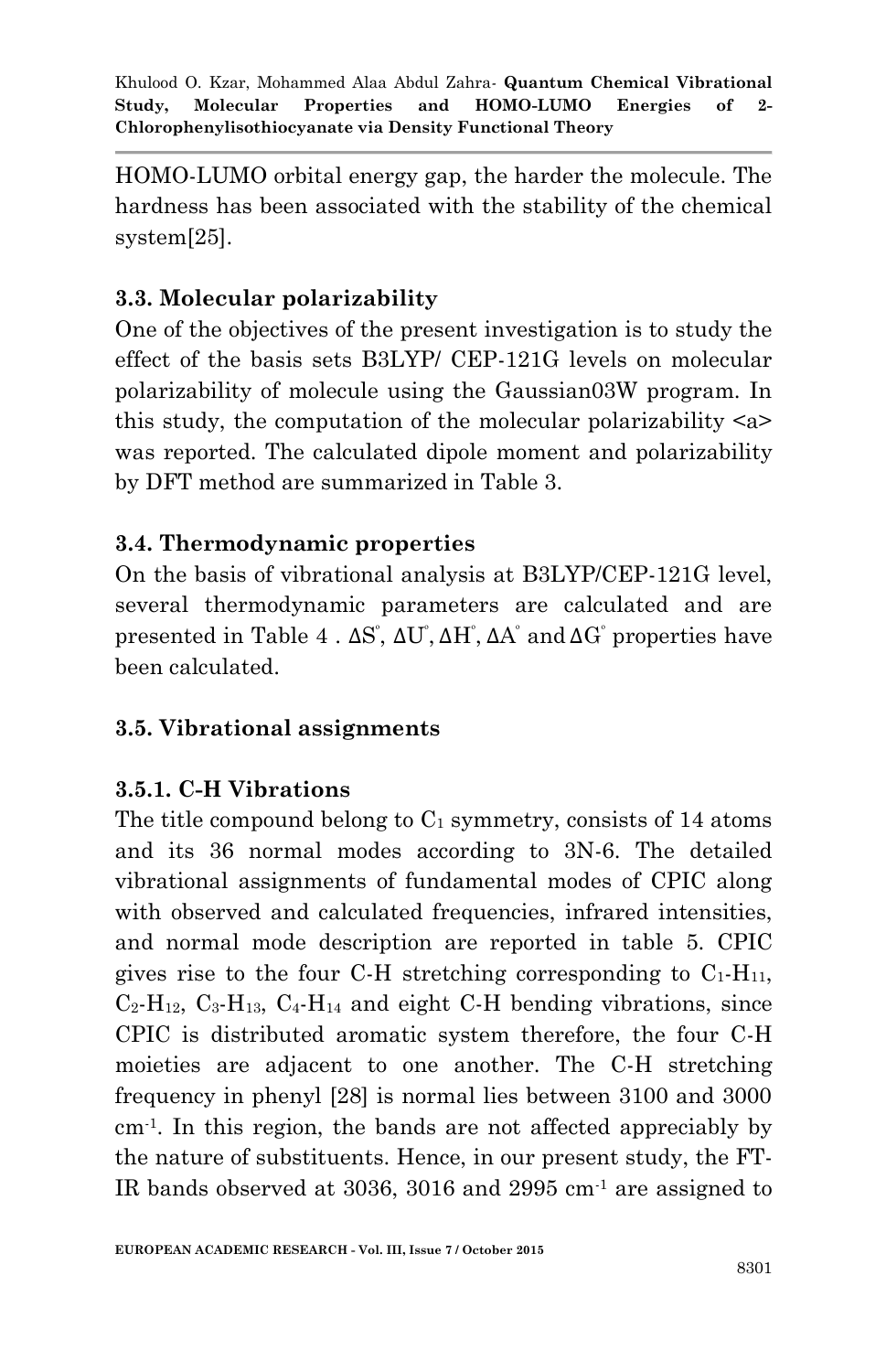C-H stretching vibrations. The C-H in plane ring bending vibrations are usually expected to occur in the region 1400-1200 cm-1 and these vibrations are very useful for characterization purpose[29]. Hence, in our present investigation, the FT-IR bands observed at  $1435$  and  $1133$  cm<sup>-1</sup> are assigned as C-H in plane ring vibrations. The frequencies of the C-H out of plane ring bending vibrations which occur in the region 1000-700 cm-<sup>1</sup>, are mainly determined by the number of adjacent hydrogen atoms on the ring and not very much affected by the nature of substitutions [30] normally. The stretching, in plane and out of plane bending vibrations of CH group are found to be within the characteristic region and literature [31]. The theoretically computed frequencies are found to be in a good agreement with experimental frequencies and presented in table 5.

### **3.5.2. C-C Vibrations**

C-C vibrations—The ring C-C and C=C stretching vibrations [32], known as semi-circular stretching usually occur in the regions  $1380-1280$  cm<sup>-1</sup> and  $1625-1430$  cm<sup>-1</sup> respectively. The C-C stretching vibrations of CPIC are observed at 1301 and 1155 cm-1 in the FT-IR spectrum. In accordance with above literature data in our present study, the bands for C=C stretching vibrations are observed at 1622 , 1501 and 1488 cm-1 in FT-IR spectrum. These observed frequencies show that the substitutions in the region to some extent about the ring mode of vibrations. The comparison of the theoretically computed values is found to be in a good agreement with the theoretical values obtained by CEP-121G (table 5).

### **3.5.3. C-N Vibrations**

C-N vibrations—To identify the C-N stretching frequency is a rather difficult task from other vibrations. Silverstein *et al* [33] assigned C-N stretching absorption in the region 1382-1266 cm-<sup>1</sup>. In benzotrizole, the C-N stretching bands are found to be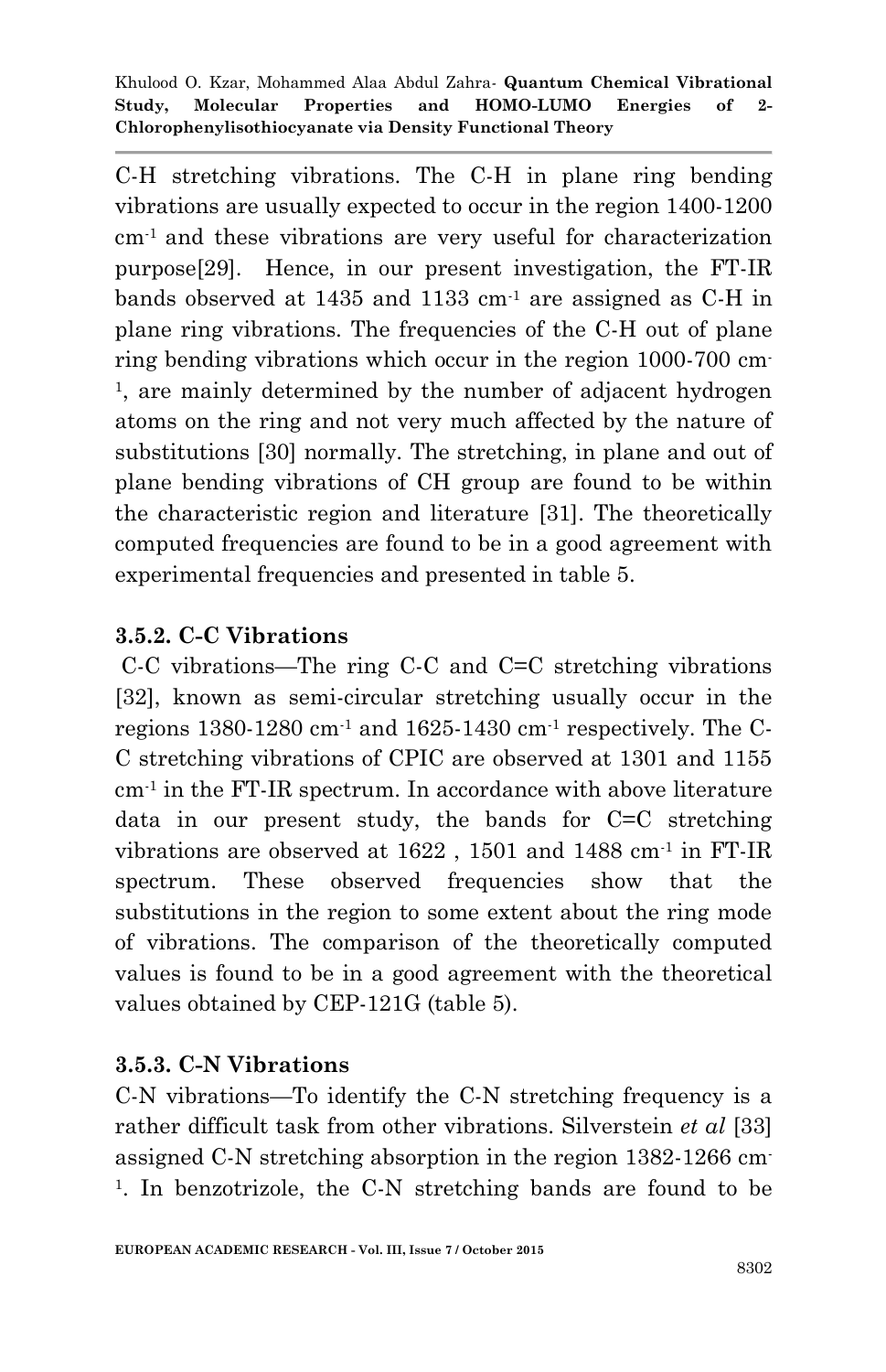present at 1307 and 1382 cm-1 .Shanmugam *et al* [34] have reported the C-N stretching frequency observed at 1368 cm-1 . C-N in plane bending vibrations are found to be at 454 cm-1 during computation by B3LYP/CEP-121G, while the experimentally assigned value is 430 cm-1 (table 5).

### **3.5.4. C-Cl Vibrations**

C-Cl vibrations—the C-Cl stretching vibrations [35], generally , give strong band in the region  $765-505$  cm<sup>-1</sup>. The vibrational coupling [36] with other groups may result in the absorption to as high as in 840 cm-1 . Most of the aromatic chloro compounds have aband of strong assignment made for Cl atom and NCS to medium in the region  $385-265$  cm<sup>-1</sup> due to C-Cl in plane bending vibrations [36] .Accordingly , the IR band identified at 232 cm-1 has been assigned in the C-Cl in plane bending mode (table 5).

### **3.5.5. -N=C=S Vibrations**

-N=C=S vibrations— There are six vibrations for NCS moiety; in phenyl isothiocyanate molecule asymmetric stretching, symmetric stretching, in plane bending, in plane wagging, out of plane bending and out of plane wagging in vibrations. Similarly, in our title molecule also for NCS moiety, one can expect the above said vibrations. Hence in our present study, the FT-IR bands observed at 2112 and 950 cm-1 are assigned to asymmetric and symmetric stretching vibrations respectively. The vibrations by B3LYP/CEP-121G are found in a good agreement with the experimentally recorded spectra . The FT-IR observed at 508 cm-1 is assigned to in plane bending . The theoretically computed values show good agreement with experimental observation (table 5).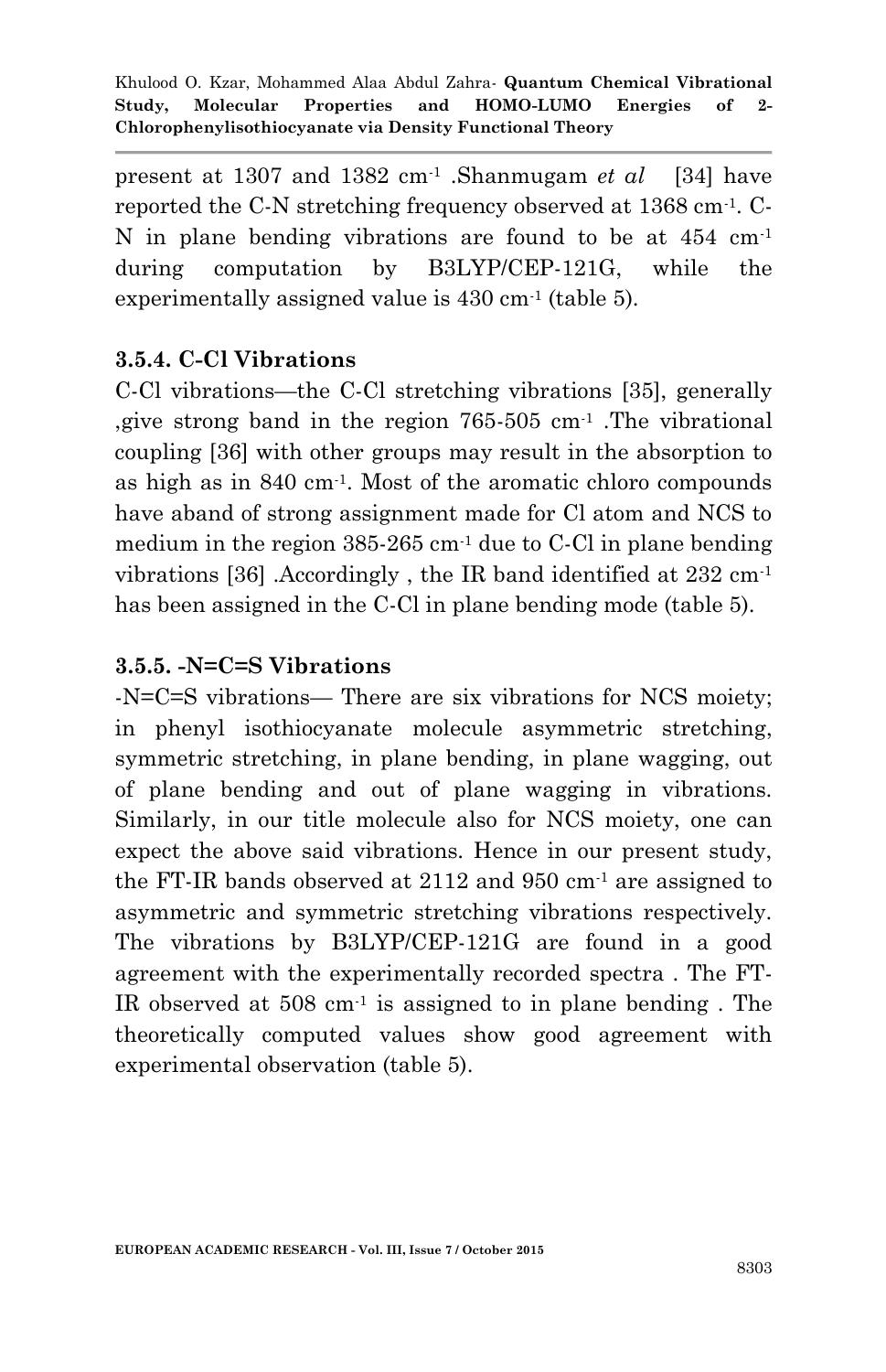### **4. CONCLUSION**

The normal mode frequencies and corresponding vibrational assignments of the CPIC are examined theoretically using the Gaussian 03 package. The optimized geometry parameters calculated at B3LYP/CEP121G are slightly shorter as well as longer than experimental values coincide well compared with experimental data. The harmonic vibrational frequencies infrared intensities and IR spectrum of CPIC have been determined and analyzed at DFT/B3LYP/CEP-121G level of theory. The close agreement obtained between calculated frequencies and observed calculations are also supporting the group present in the molecule.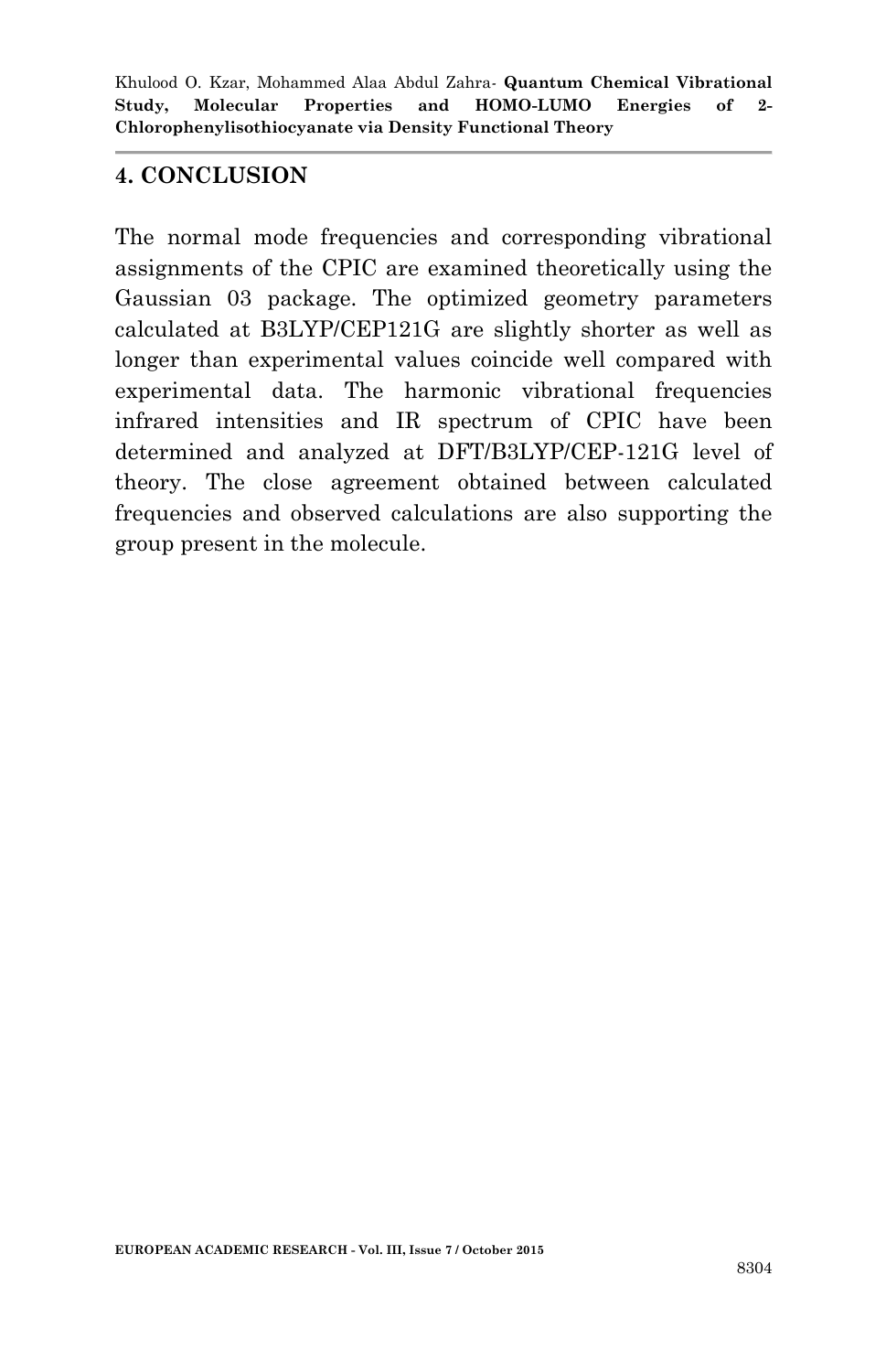| Table 1 : Optimized geometrical parameters of 2-chlorophenylisothiocyanate, bond length(Å), |                      |                          |  |
|---------------------------------------------------------------------------------------------|----------------------|--------------------------|--|
| Interaxial angles(°)                                                                        |                      |                          |  |
| parameter                                                                                   | Calculated           | Experimental [25,26]     |  |
|                                                                                             | Bond length( $\AA$ ) |                          |  |
| $R(1-2)$                                                                                    | 1.414                | 1.394                    |  |
| $R(1-6)$                                                                                    | 1.407                | 1.389                    |  |
| $R(1-11)$                                                                                   | 1.085                | 1.084                    |  |
| $R(2-3)$                                                                                    | 1.415                | 1.399                    |  |
| $R(2-12)$                                                                                   | 1.087                | 1.076                    |  |
| $R(3-4)$                                                                                    | 1.408                | 1.414                    |  |
| $R(3-13)$                                                                                   | 1.087                | 1.084                    |  |
| $R(4-5)$                                                                                    | 1.422                | 1.396                    |  |
| $R(4-14)$                                                                                   | 1.086                |                          |  |
| $R(5-6)$                                                                                    | 1.425                | 1.388                    |  |
| $R(7-6)$                                                                                    | 1.821                | $\overline{\phantom{a}}$ |  |
| $R(5-8)$                                                                                    | 1.387                | 1.394                    |  |
| $R(8-9)$                                                                                    | 1.204                | 1.201                    |  |
| $R(9-10)$                                                                                   | 1.648                | $\overline{\phantom{a}}$ |  |
|                                                                                             | Bond angles(°)       |                          |  |
| $A(2-1-6)$                                                                                  | 119.6                | 119.29                   |  |
| $A(2-1-11)$                                                                                 | 121.0                | 121.04                   |  |
| $A(1-2-3)$                                                                                  | 120.1                | 121.68                   |  |
| $A(1-2-12)$                                                                                 | 119.5                | 120.44                   |  |
| $A(6-1-11)$                                                                                 | 119.4                | 119.67                   |  |
| $A(1-6-5)$                                                                                  | 121.1                | 122.86                   |  |
| $A(3-2-12)$                                                                                 | 120.4                | 116.70                   |  |
| $A(2-3-4)$                                                                                  | 120.3                | 116.18                   |  |
| $A(2-3-13)$                                                                                 | 120.2                | 118.67                   |  |
| $A(4-3-13)$                                                                                 | 119.5                | 121.38                   |  |
| $A(3-4-5)$                                                                                  | 120.4                | 120.44                   |  |
| $A(3-4-14)$                                                                                 | 121.2                |                          |  |
| $A(5-4-14)$                                                                                 | 118.4                |                          |  |
| $A(4-5-6)$                                                                                  | 118.6                | $\overline{a}$           |  |
| $A(4-5-8)$                                                                                  | 119.6                | 117.03                   |  |
| $A(6-5-8)$                                                                                  | 121.8                | 121.28                   |  |
| $A(5-8-9)$                                                                                  | 167.0                |                          |  |
| $A(8-9-10)$                                                                                 | 177.2                | 175.1                    |  |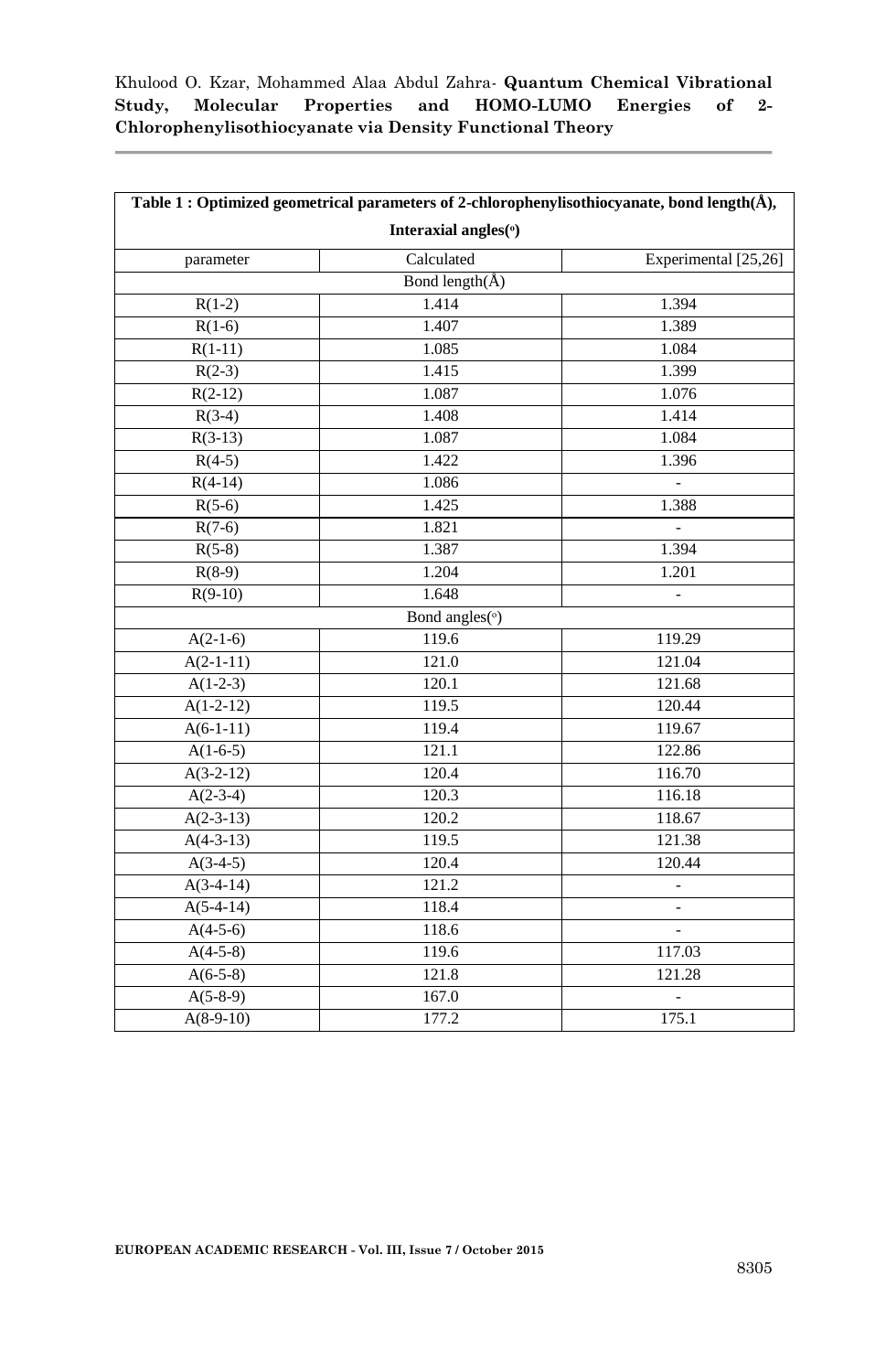| Table 2: Total energy, Electronic states, Energy gap and related molecular<br>properties for CPIC calculated by DFT with B3LYP system and CEP-121G |            |  |
|----------------------------------------------------------------------------------------------------------------------------------------------------|------------|--|
| basis set.                                                                                                                                         |            |  |
| Property                                                                                                                                           | Value      |  |
| $E_{HOMO}$ eV                                                                                                                                      | $-6.648$   |  |
| $E_{\text{LIMO}}$ eV                                                                                                                               | $-1.847$   |  |
| Energy gap eV                                                                                                                                      | 4.8003     |  |
| Ionization Potential (IP) in eV                                                                                                                    | 6.648      |  |
| Electron affinity $(EA)$ in eV                                                                                                                     | 1.847      |  |
| Global Hardness $(\eta)$ in eV                                                                                                                     | 2.4001     |  |
| Softness $(S)$ in $1/eV$                                                                                                                           | 0.2083     |  |
| Chemical potential $(K)$ in eV                                                                                                                     | $-4.247$   |  |
| Global Electrophilicity ( $\omega$ ) in eV                                                                                                         | 3.757      |  |
| Electronegativity $(\gamma)$ in eV                                                                                                                 | 4.247      |  |
| Total energy (E) in a.u                                                                                                                            | $-76.7935$ |  |
| Dipole moment $(\mu)$ in Debye                                                                                                                     | 4.98       |  |
| Anisotropy of polarizability $(\Delta \alpha)$                                                                                                     | 758.937    |  |

| Table 3: calculated components of $\alpha i$ (i = xx,yy,zz) an average of the dipole polarizability $\alpha >$<br>in atomic units for CPIC |                                     |          |                                     |                     |
|--------------------------------------------------------------------------------------------------------------------------------------------|-------------------------------------|----------|-------------------------------------|---------------------|
| Parameter by CEP-121G basis set                                                                                                            | $\mathbf{a}_{\mathbf{x}\mathbf{x}}$ | $a_{yy}$ | $\mathbf{a}_{\mathbf{z}\mathbf{z}}$ | $\leq$ $\alpha$ $>$ |
| Value                                                                                                                                      | 212.80                              | 107.52   | 44.49                               | 121.603             |

| Table 4 : Thermodynamic properties of CPIC<br>calculated by DFT with B3LYP system and CEP-121G basis set. |        |  |
|-----------------------------------------------------------------------------------------------------------|--------|--|
| Thermodynamic property                                                                                    | Value  |  |
| $\Delta U^{\circ}$ (kcal/mole)                                                                            | 62.470 |  |
| $\Delta H^{\circ}$ (kcal/mole)                                                                            | 63.062 |  |
| $\Delta S^{\circ}$ (cal/mole K)                                                                           | 96.940 |  |
| $\Delta G^{\circ}$ (kcal/mole)                                                                            | 34.249 |  |

| Table 5: vibrational assignments of fundamental observed and calculated frequencies for 2-<br>chlorophenylisothiocyanate using B3LYP/CEP-121G level [wave number cm <sup>-1</sup> ; IR<br>intensities $(km \, mole^{-1})$ ] |                  |                   |                   |
|-----------------------------------------------------------------------------------------------------------------------------------------------------------------------------------------------------------------------------|------------------|-------------------|-------------------|
| $FT-IR$                                                                                                                                                                                                                     | FT-IR            | FT-IR intensities | Assignments       |
| Obs. Frequencies <sup>[22]</sup>                                                                                                                                                                                            | Cal. Frequencies |                   |                   |
|                                                                                                                                                                                                                             | 3200             | 13.318            | $v_{ss}CH$        |
| 3036(s)                                                                                                                                                                                                                     | 3193             | 12.957            | $v_{ass}CH$       |
| $3016$ (ms)                                                                                                                                                                                                                 | 3179             | 3.179             | $v_{\rm asc}CH$   |
| $2995$ (ms)                                                                                                                                                                                                                 | 3164             | 1.707             | $v_{ass}CH$       |
| $2112$ (vs)                                                                                                                                                                                                                 | 2177             | 1666.86           | $v_{\rm ass}$ NCS |
| 1622(s)                                                                                                                                                                                                                     | 1610             | 23.76             | $\nu$ CC          |

**EUROPEAN ACADEMIC RESEARCH - Vol. III, Issue 7 / October 2015**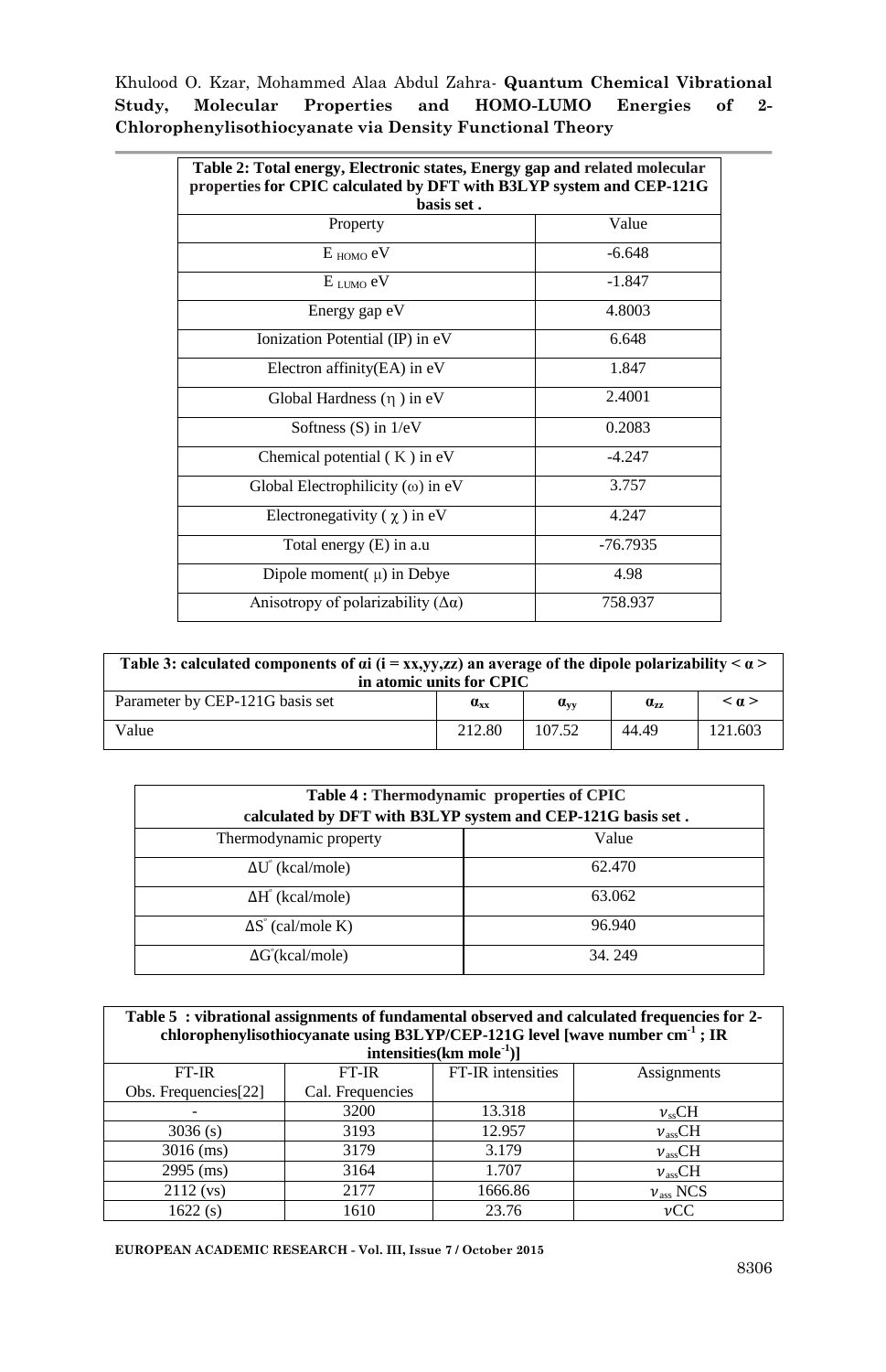| $1501$ (vs)                                                                                                                                                                                                                 | 1584 | 1.858   | $\nu CC$ , $\delta CH$                         |
|-----------------------------------------------------------------------------------------------------------------------------------------------------------------------------------------------------------------------------|------|---------|------------------------------------------------|
| $1488$ (vs)                                                                                                                                                                                                                 | 1491 | 60.37   | $\nu CC, \delta CH, \nu C_5 N_8$               |
| 1435(s)                                                                                                                                                                                                                     | 1455 | 19.1717 | $\delta$ CH                                    |
|                                                                                                                                                                                                                             | 1321 | 0.3020  | $\nu CC$ , $\delta CH$                         |
| 1301 (vw)                                                                                                                                                                                                                   | 1292 | 5.150   | $\nu C_5N_8$ , $\delta$ CH, $\nu$ CC           |
|                                                                                                                                                                                                                             | 1261 | 0.1906  | $\nu$ CN, $\nu$ CC                             |
| $1155$ (vw)                                                                                                                                                                                                                 | 1193 | 0.0535  | $\delta$ CH                                    |
| 1133(w)                                                                                                                                                                                                                     | 1140 | 1.0217  | $\delta$ CH                                    |
| $\overline{\phantom{a}}$                                                                                                                                                                                                    | 1060 | 24.791  | $\delta$ CH                                    |
| $\overline{a}$                                                                                                                                                                                                              | 1034 | 22.307  | $\nu$ CC, Ring breath                          |
| $950$ (ms)                                                                                                                                                                                                                  | 1013 | 0.3237  | $\delta$ CH, $\nu$ <sub>ss</sub> NCS           |
| 941(s)                                                                                                                                                                                                                      | 980  | 3.510   | $\delta$ CH                                    |
| 928 (vw)                                                                                                                                                                                                                    | 904  | 34.662  | Ring breath                                    |
|                                                                                                                                                                                                                             | 895  | 2.283   | ωCH                                            |
| $\overline{8}15$ (vw)                                                                                                                                                                                                       | 794  | 91.736  | ωCH                                            |
|                                                                                                                                                                                                                             | 708  | 0.0026  | ωCCl, Ring ωCCC                                |
| $\overline{728}$ (vs)                                                                                                                                                                                                       | 700  | 37.688  | ωCH, δCCC, νCCl                                |
|                                                                                                                                                                                                                             | 653  | 24.361  | $\omega$ CH, Ring elongation                   |
|                                                                                                                                                                                                                             | 545  | 0.168   | Ring @CCC                                      |
| $508$ (ms)                                                                                                                                                                                                                  | 494  | 16.0056 | NCS ipb                                        |
| 430                                                                                                                                                                                                                         | 454  | 5.0005  | $\delta$ CN, $\omega$ CCC                      |
| $\overline{\phantom{0}}$                                                                                                                                                                                                    | 439  | 4.319   | $\delta$ CCC, $\nu$ CCl, NCS ipb               |
|                                                                                                                                                                                                                             | 419  | 1.370   | ωCN, NCS opb                                   |
| $400$ (vw)                                                                                                                                                                                                                  | 397  | 4.660   | $\delta$ NCS                                   |
|                                                                                                                                                                                                                             | 315  | 1.975   | $\delta C_1 C_6 C_5$ , Ring elongation         |
|                                                                                                                                                                                                                             | 276  | 0.383   | NCS opb                                        |
|                                                                                                                                                                                                                             | 232  | 1.182   | $\delta$ CCC, $\delta$ CCl                     |
| $\overline{a}$                                                                                                                                                                                                              | 163  | 0.195   | $\omega$ CCl, $\omega$ Ring                    |
| $\overline{\phantom{0}}$                                                                                                                                                                                                    | 63   | 0.1417  | $C_9 - S_{10}$ , $C_3 - C_4$ , $C_1 - C_6$ opb |
| ÷.                                                                                                                                                                                                                          | 28   | 0.3259  | $\overline{\text{CNC}}$ ipb                    |
| S- strong ; m- medium ; w- weak ; vw- very weak ; vs- very strong ; v- stretching; $\delta$ -in plane bending<br>; $\omega$ - out of plane bending; obp- out of plane bending; ibp- in plane bending; ipw- in plane wagging |      |         |                                                |
| ; opw- out of plane wagging                                                                                                                                                                                                 |      |         |                                                |

### **REFERENCES**

[1] C. V. Stephenson, W. C. Coburn and W. S. Wilcox, Spectrochim Acta, 17A (1961) 933.

[2] D. H. Whiffen, J Chem Soc, 1350 (1956).

[3] Jr. B. A. Hess. , J. Schaad, P. Carsky and R. Zahraduik, Chem Rev, 86 (1986) 709.

[4] P. Pulay, X. Zhou and G. Fogarasi, in: R. Fransto(Ed), NATOAS series, vol. C 406 Kluwer, Dordrecht, p 99, 1993.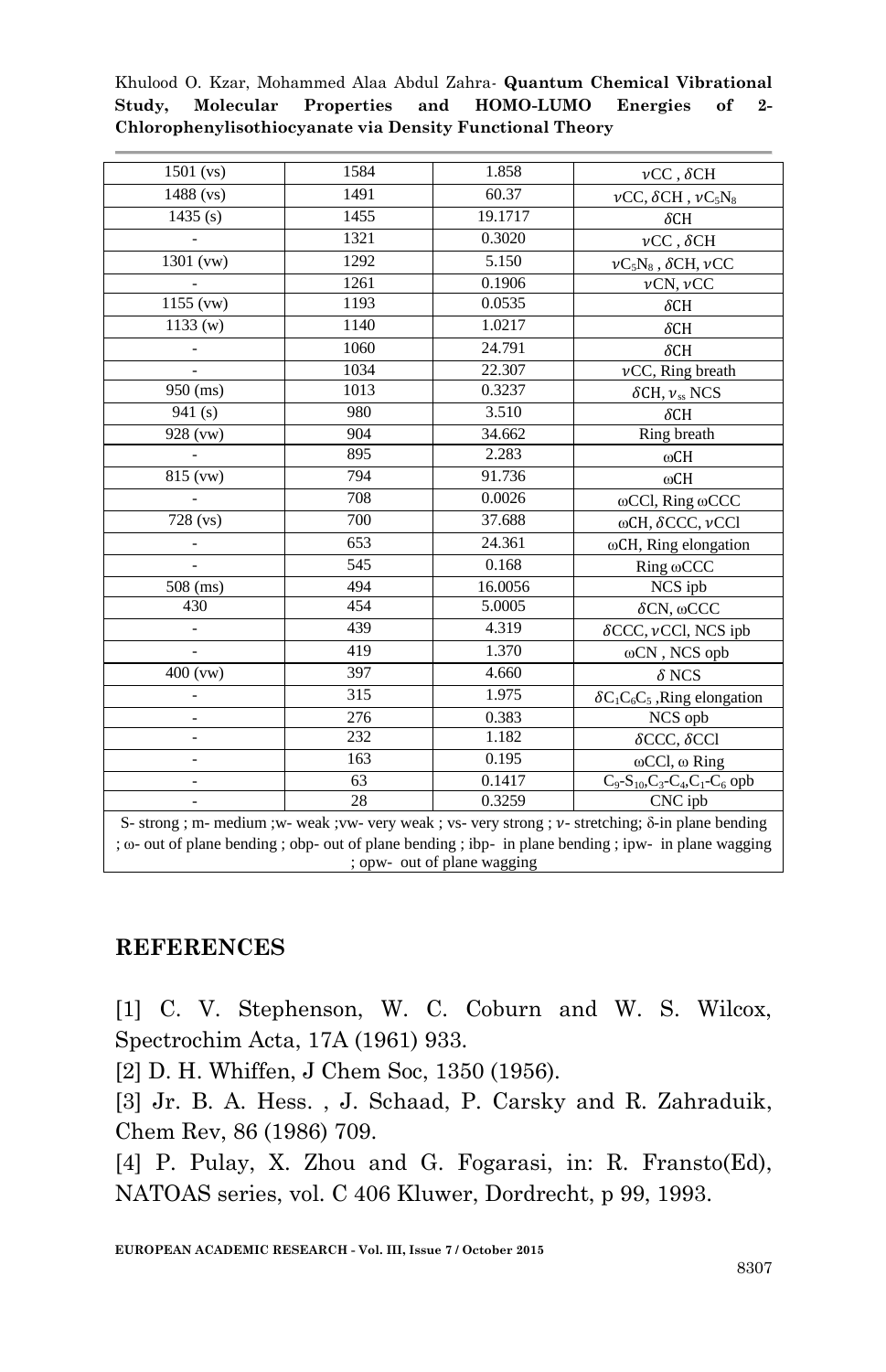[5] W. J. Hehre, L. Random, P. V. R. Schleyer and J. A. Pople, Ab initio Molecular Orbital Theory, Wiley, New York 1986.

[6] D. N. Shin, J. W. Hahn, K. H. Jung and T. H. Ha, Raman Spectrosc, 29(1998) 245.

[7] T. Ziegler, Chem Rev, 91 (1991) 651.

[8] C. E. Blom and C. Altona, Mol Phys, 31(1976) 1377.

[9] M. J. Frisch et al., Gaussian, Inc., Wallingford CT 2004.

[10] HB Schlegel, J Comput Chem., 3, (1982), 214.

[11] P. Hohenberg and W. Kohn,''Inhomogeneous Electron Gas'' Phy Rev., 136, B864, 1964 .

[12] C. Lee, W. Yan and R. G. Parr," Development of the Colle-Salvetti correlation-energy formula into a functional of the electron density'' Phys Rev*.,* B37, 785, 1998 .

[13] V. Sahni, "Quantum Density Functional Theory II: Approximation Methods and Applications", Springer-Verlag, Berlin Heidelberg, 2010.

[14] F. Jensen, "Introduction to Computational Chemistry", 2nd ed., John Wiley & Sons Ltd., The Atrium, Southern Gate,Chichester, England, 2007.

[15] G. Rauhut and P. Pauly, J Phys Chem., 99, (1995) , 3093.

[16] A. Frisch, A. B. Neilson and A. J. Holder, GAUSSVIEW user Manual, Gaussian Inc, Pittsburgh, PA 2000.

[17] P. Udhayakala, T. V. Rajendiran, S. Seshadri and S., J. Chem. Pharm. Res., 3(3) ,(2011),610-625.

[18] S. Sagdinc, F. Kandemirli and S. H. Bayari , Spectrochim Acta Part A 66, 405, 2007 .

[19] A. T. Mohi, International Journal of Application or Innovation in Engineering & Management (IJAIEM)Vol. 2,(2013), Issue 10.

[20] M. Oftadeh, S. Naseh, M. Hamadanian, Computational and Theoretical Chemistry, (966), (2011), pp. 20-25.

[21] S. Rajesh Kumar, N. Vijay, K. Amarendra, P. Onkar and S. Leena, J. Chem. Pharm. Res., 4(6), (2012),pp. 3287-3296.